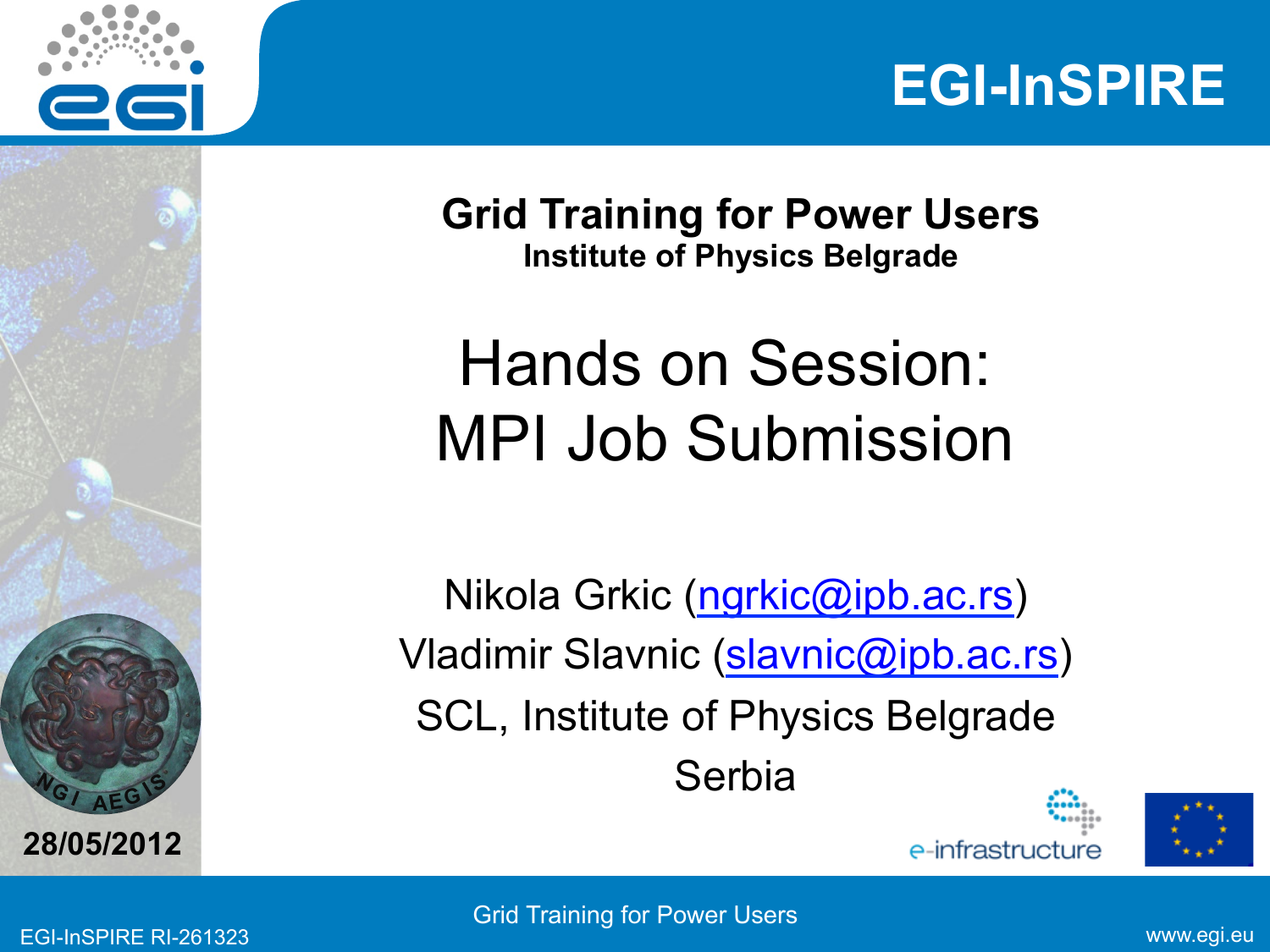



- MPI description
- MPI job JDL details
- Hands On example
- MPI references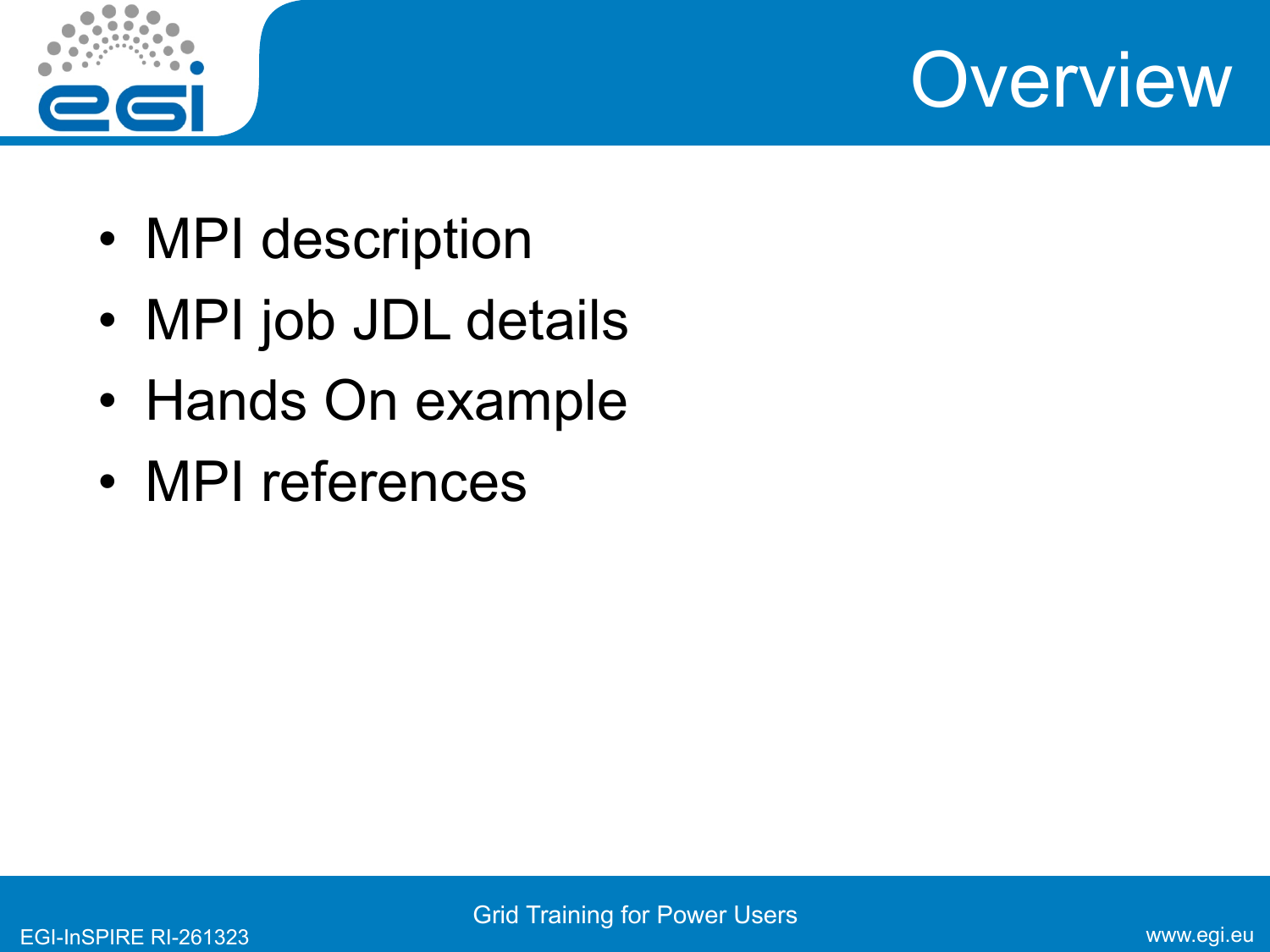

# MPI description (1)

- Message Passing Interface
- A message-passing library specification
	- − extended message-passing model
	- not a language or compiler specification
	- not a specific implementation or product
- For parallel computers, clusters, and heterogeneous networks
- Designed to provide access to advanced parallel hardware for end users, library writers, and tool developers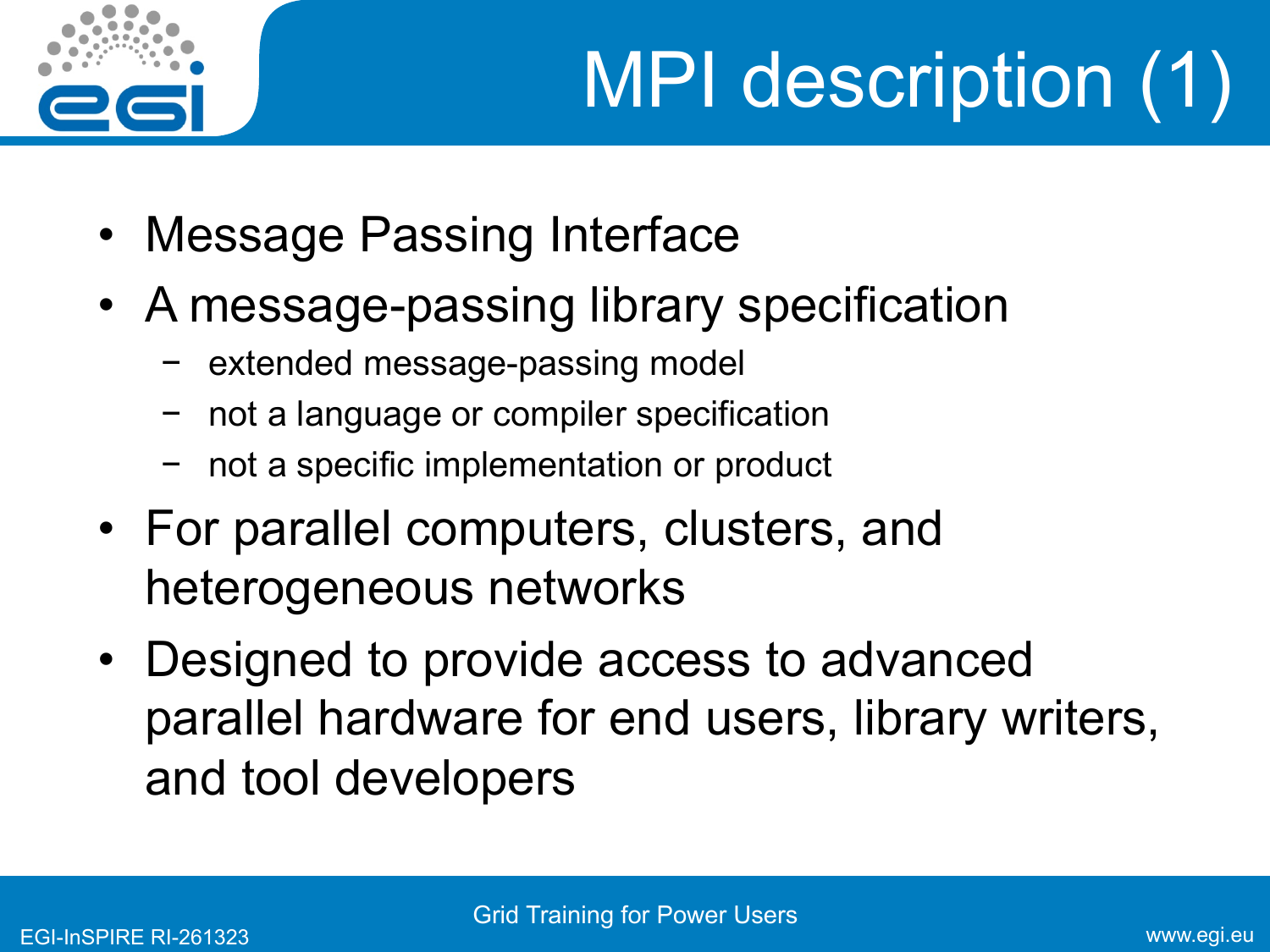

## MPI description (2)

- Currently, there are two standards of MPI:
	- − MPI-1
	- − MPI-2
- Number of MPI implementations:
	- − MPICH (MPI-1)
	- − LAM (MPI-1)
	- − MPICH2 (MPI-2)
	- − OpenMPI(MPI-2)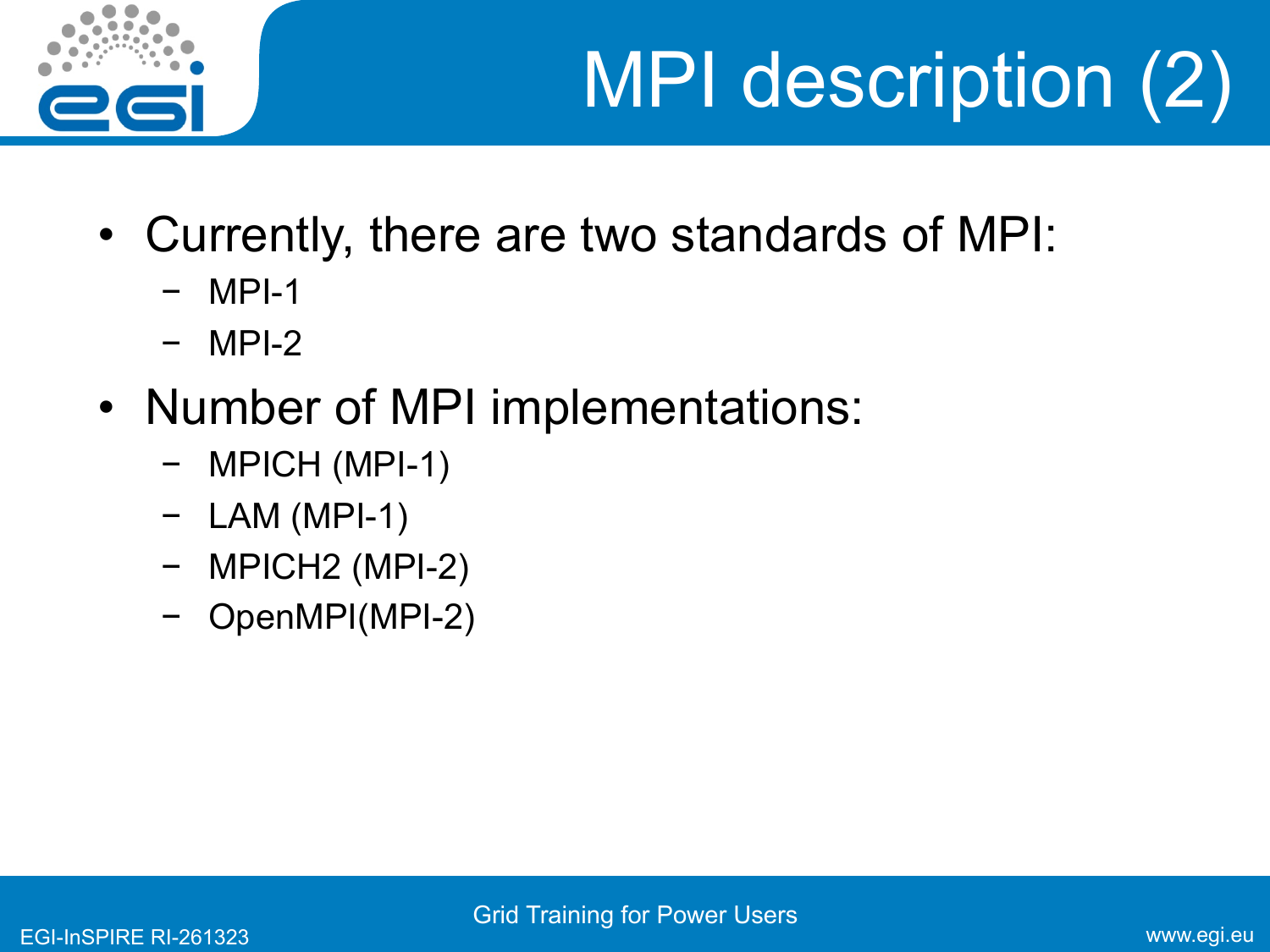

## MPI descrition(3)

- MPI-Start developed by HLRS, is a set of scripts which main advantage is the possibility to detect and use site specific configuration
- Different MPI implementations on a site are supported:
	- − Open MPI
	- − MPICH
	- − MPICH2
	- − LAM-MPI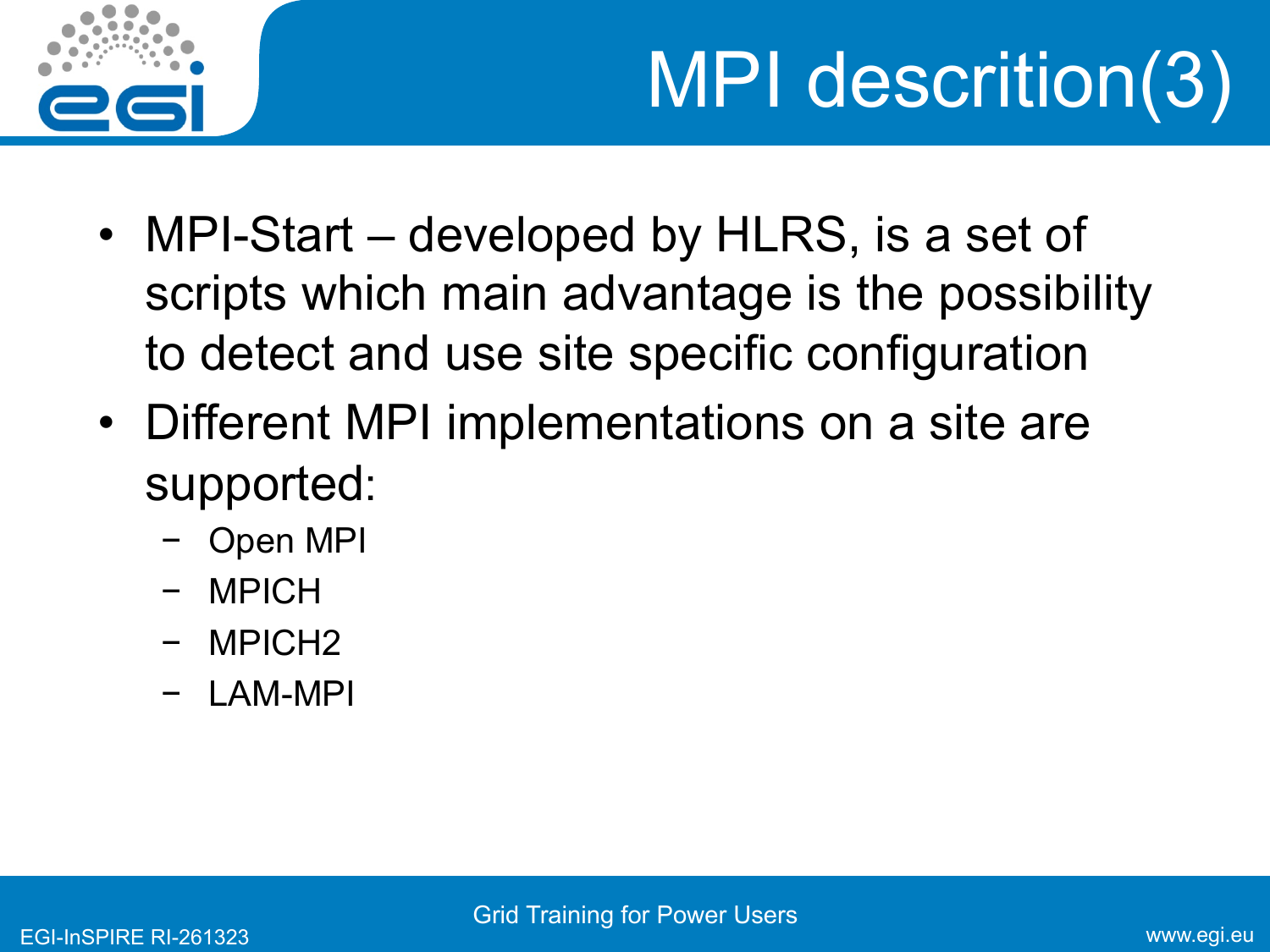

## MPI job JDL details

- $JobType$  = "Normal";  $CP$ UNumber =  $3$ ; Arguments = "pi OPENMPI";
- 
- 
- $Executeed = "mpi-start-wrapper.sh";$ 
	-
- StdOutput = "mpi-start.out";
- $StdError = "mpi-start.err";$
- $InputStreambox = {\text{``mpi-start-wrapper.sh''},\text{``mpi-hooks.sh''},\text{''pi.c''}};$
- OutputSandbox = {"mpi-start.err","mpi-start.out"};
- Requirements = Member("MPI-START",
	- other.GlueHostApplicationSoftwareRunTimeEnvironment)
	- && Member("OPENMPI",
		- other.GlueHostApplicationSoftwareRunTimeEnvironment);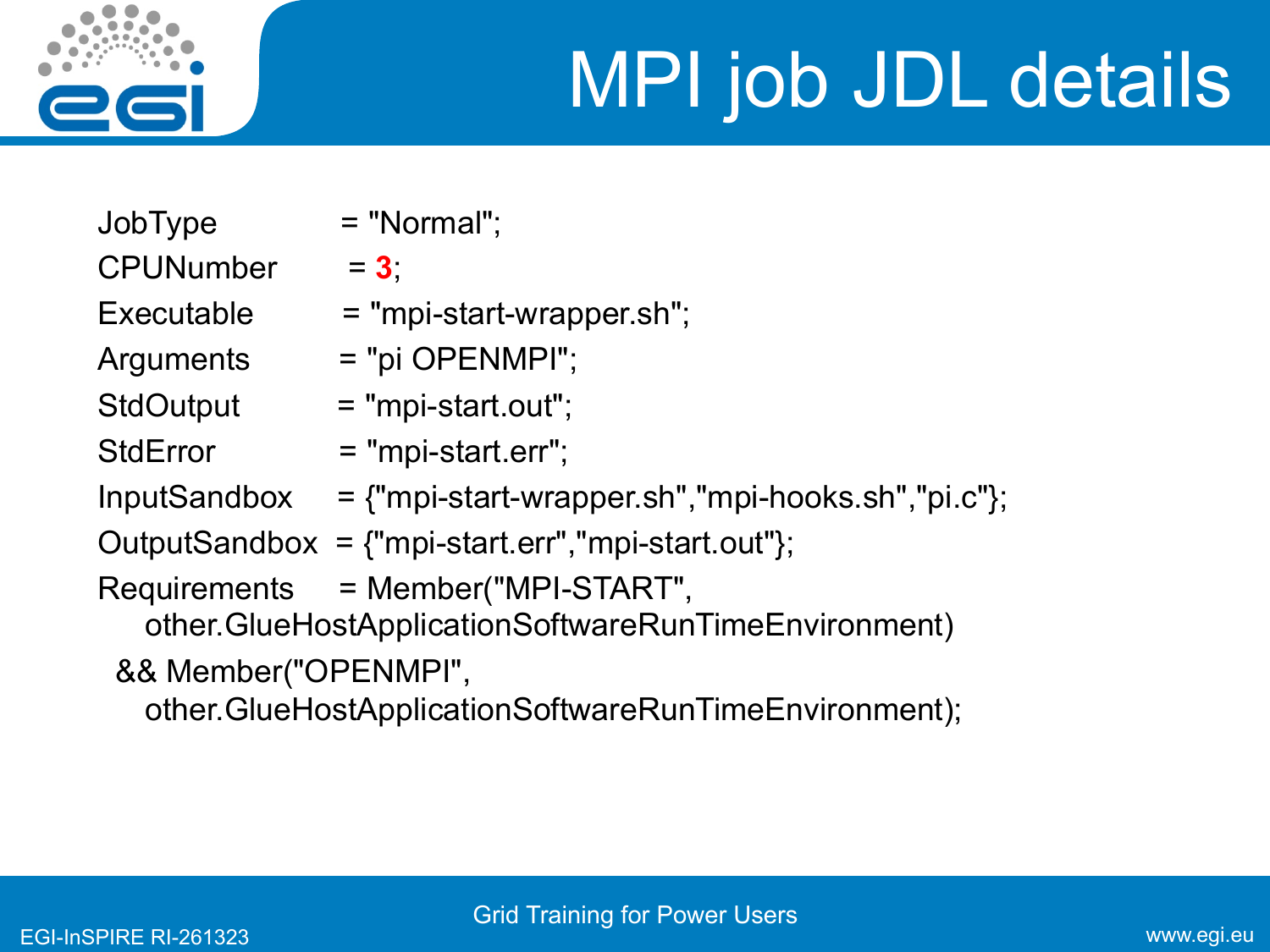

### Hands On example

- Navigate to following address:
	- https://http.ipb.ac.rs/documents/glite\_mpi\_user\_guide/
- Analyze and submit provided MPI Grid job